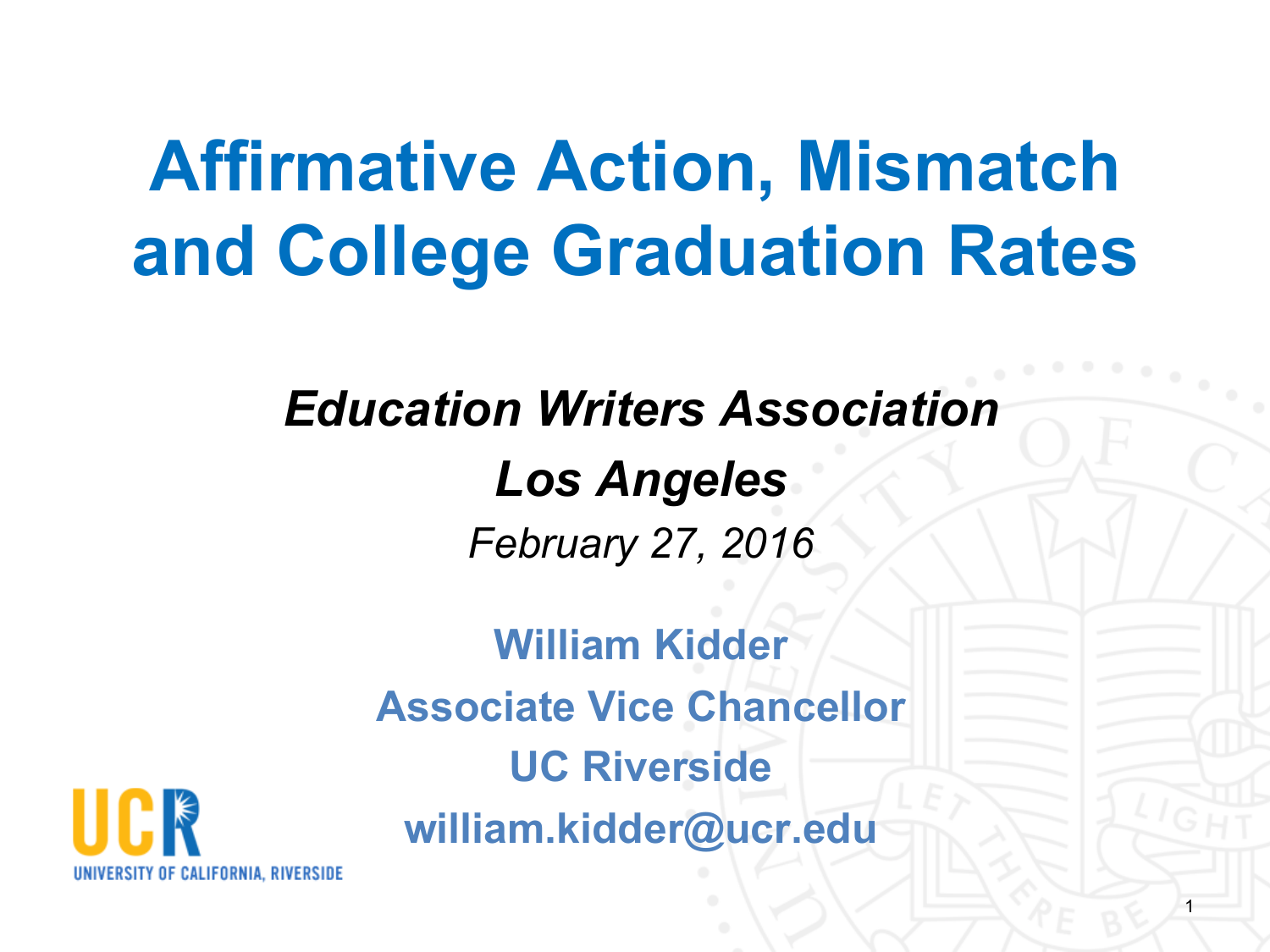

## **Themes**

- □ Why this matters: B.A. degree production **and the global economy**
- □ **Black and Latino grad rate gaps at selective U.S. colleges & universities**
- <sup>q</sup> **Graduation rate studies summarized**
- □ Wages/earnings studies
- □ Theory and research behind the educational **benefits of diversity**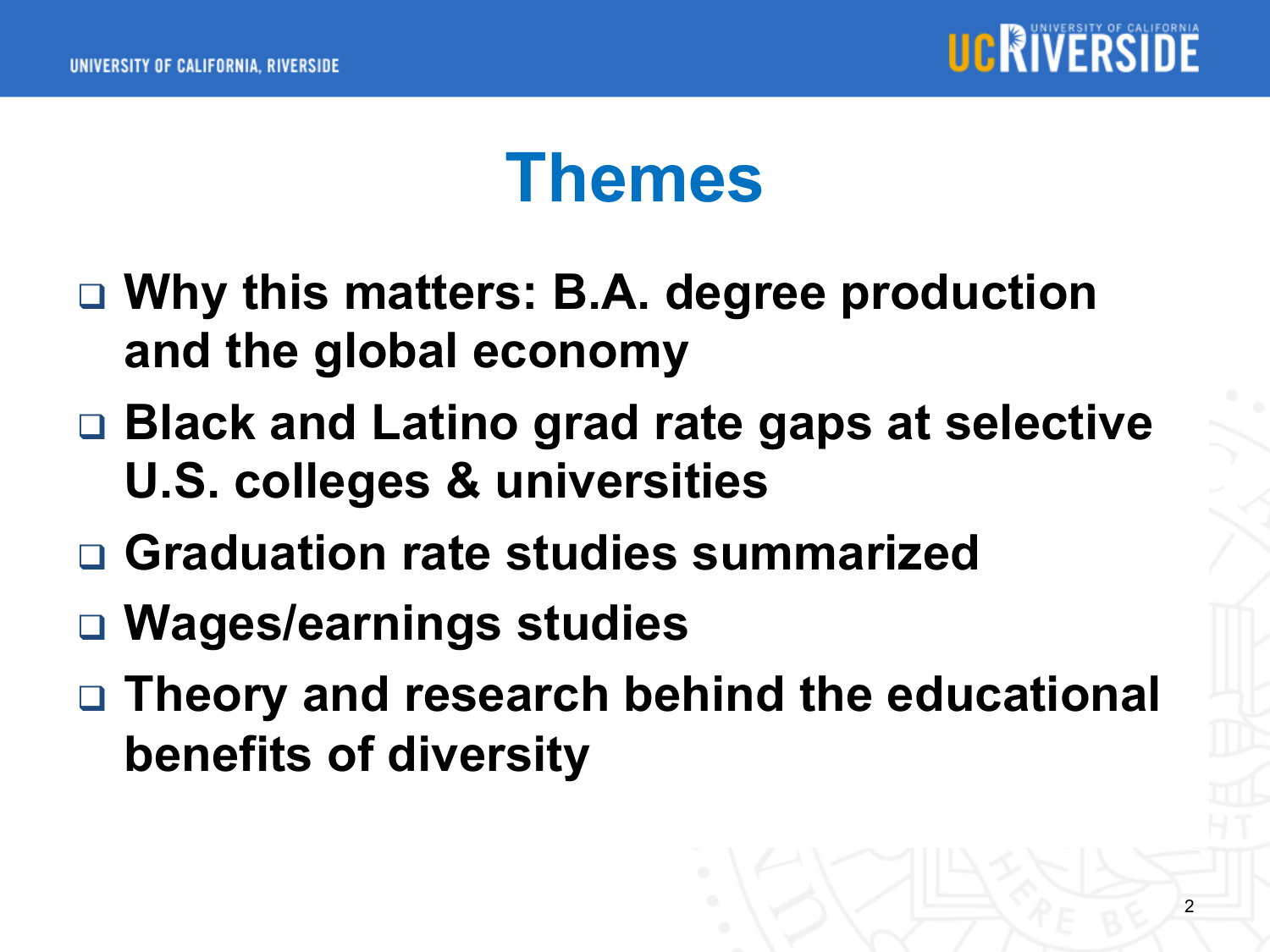



US and OECD Countries, % of Population with Bachelor's Degrees or Higher, by age (2012)

**Age 25-34 Age 35-44 Age 45-54 Age 55-64** 



Source: http://nces.ed.gov/programs/digest/d14/tables/dt14\_603.20.asp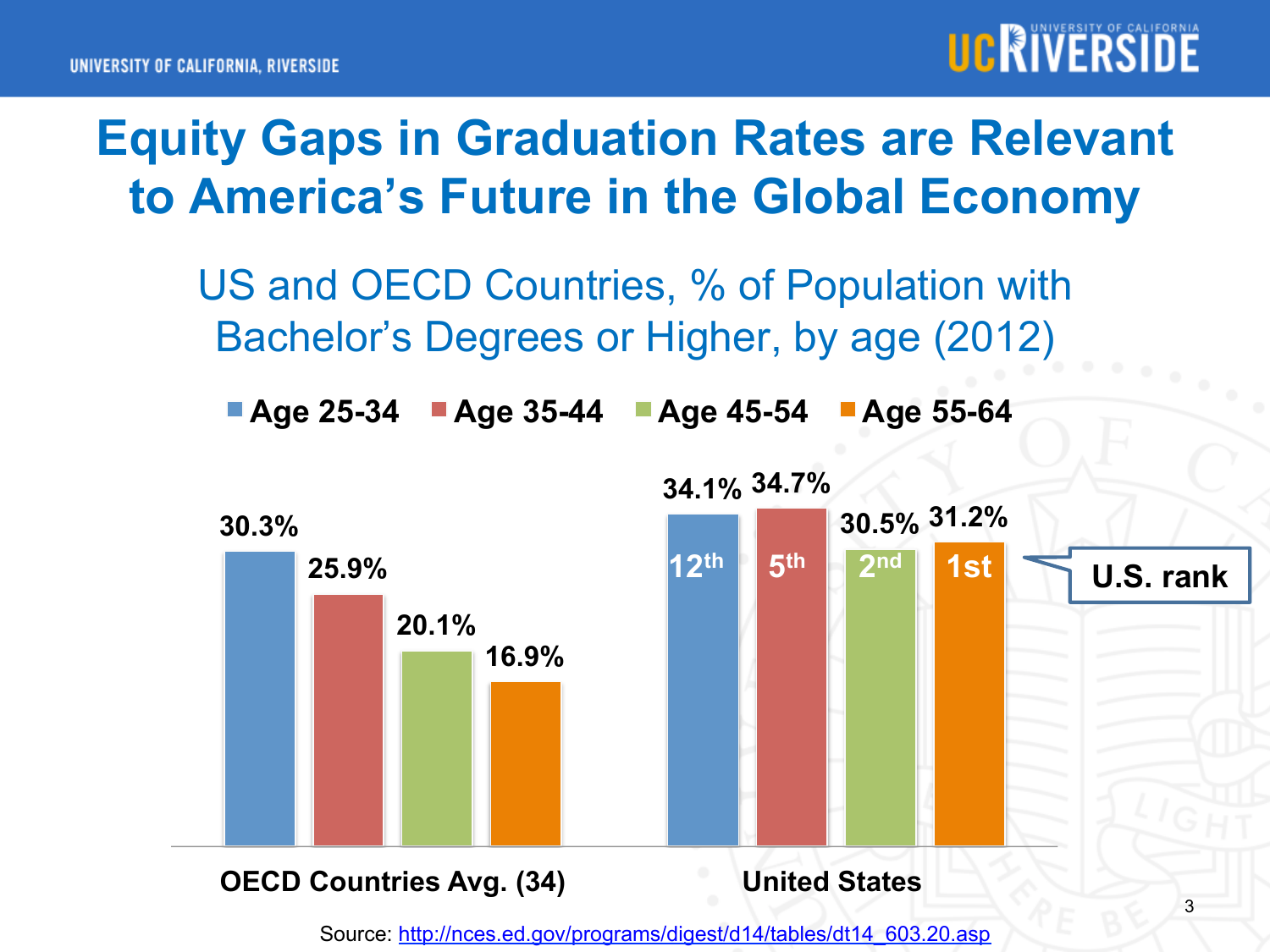

#### **Black-White Gaps in Graduation Rate at Top 100 U.S. Research Universities**  (2003-04 to 2006-07 freshman cohorts combined)

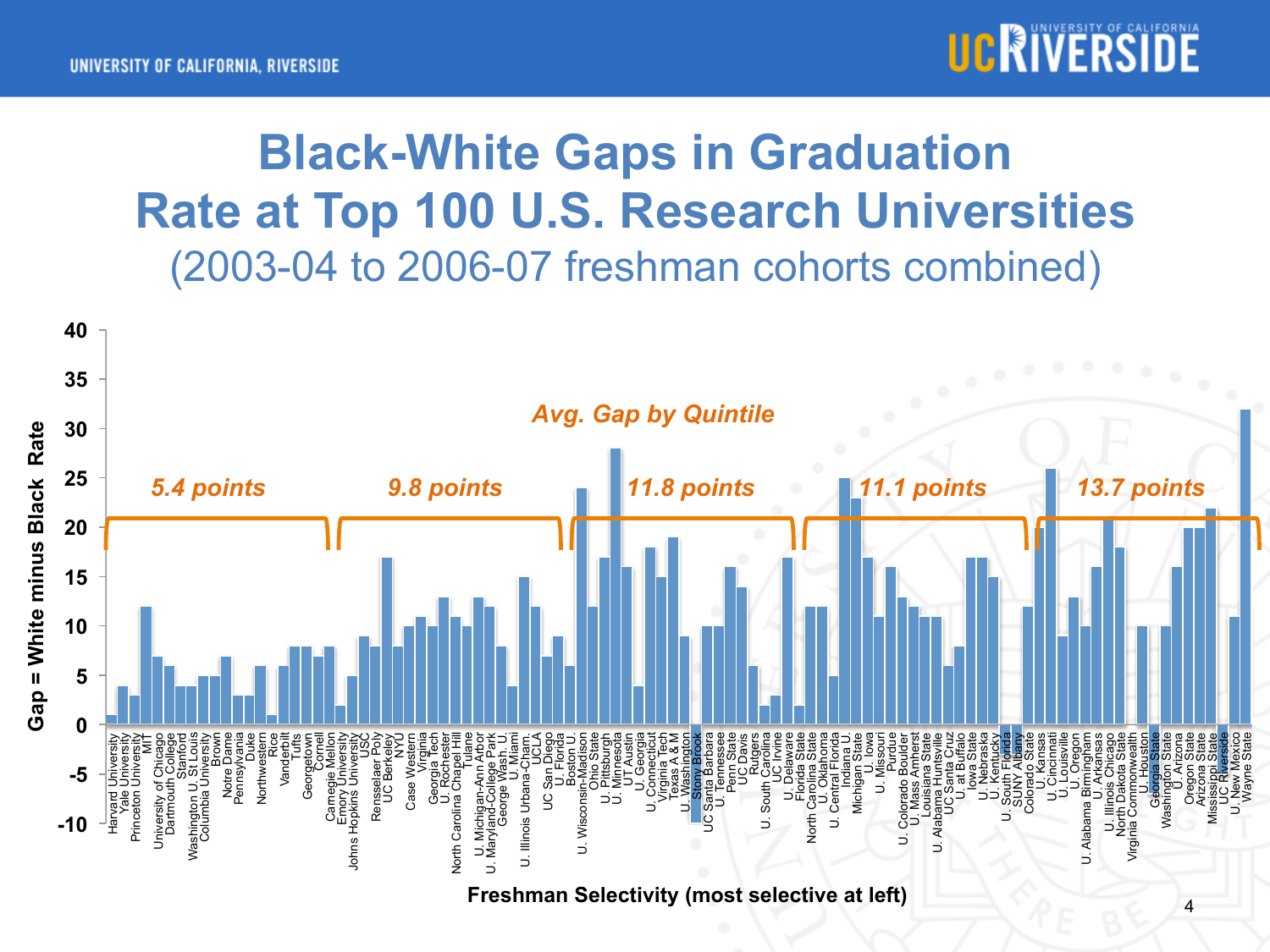

#### **Slight Negative Correlation between Selectivity and Black-White Grad Rate Gaps (500 Colleges)**



Source: Jonathan Rothwell, Brookings (Dec. 2015)

http://www.brookings.edu/blogs/social-mobility-memos/posts/2015/12/16-scalia-black-students-do-well-top-colleges-rothwell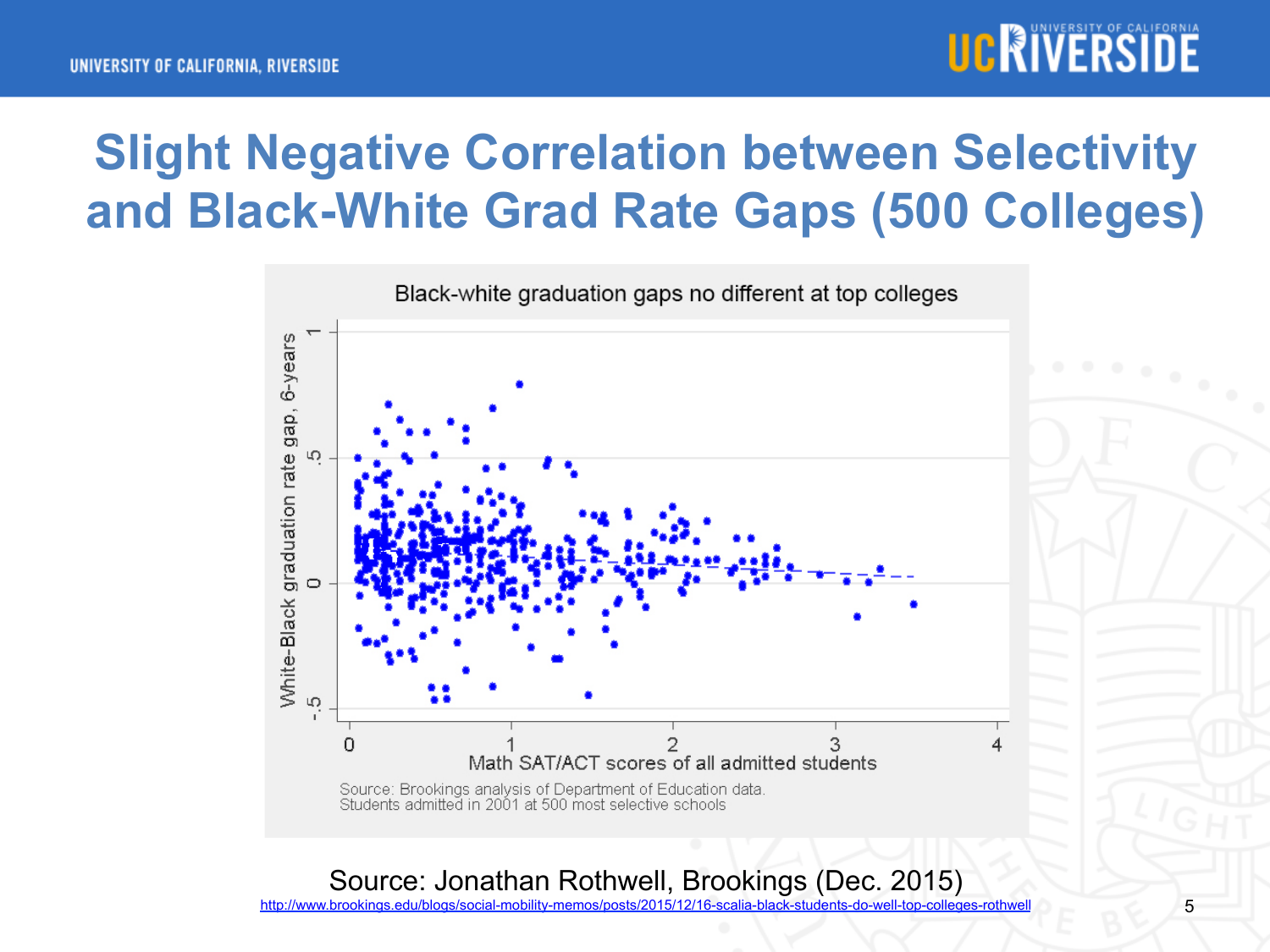

#### **Latino-White Gaps in Graduation Rate at Top 100 U.S. Research Universities**  (2003-04 to 2006-07 freshman cohorts combined)

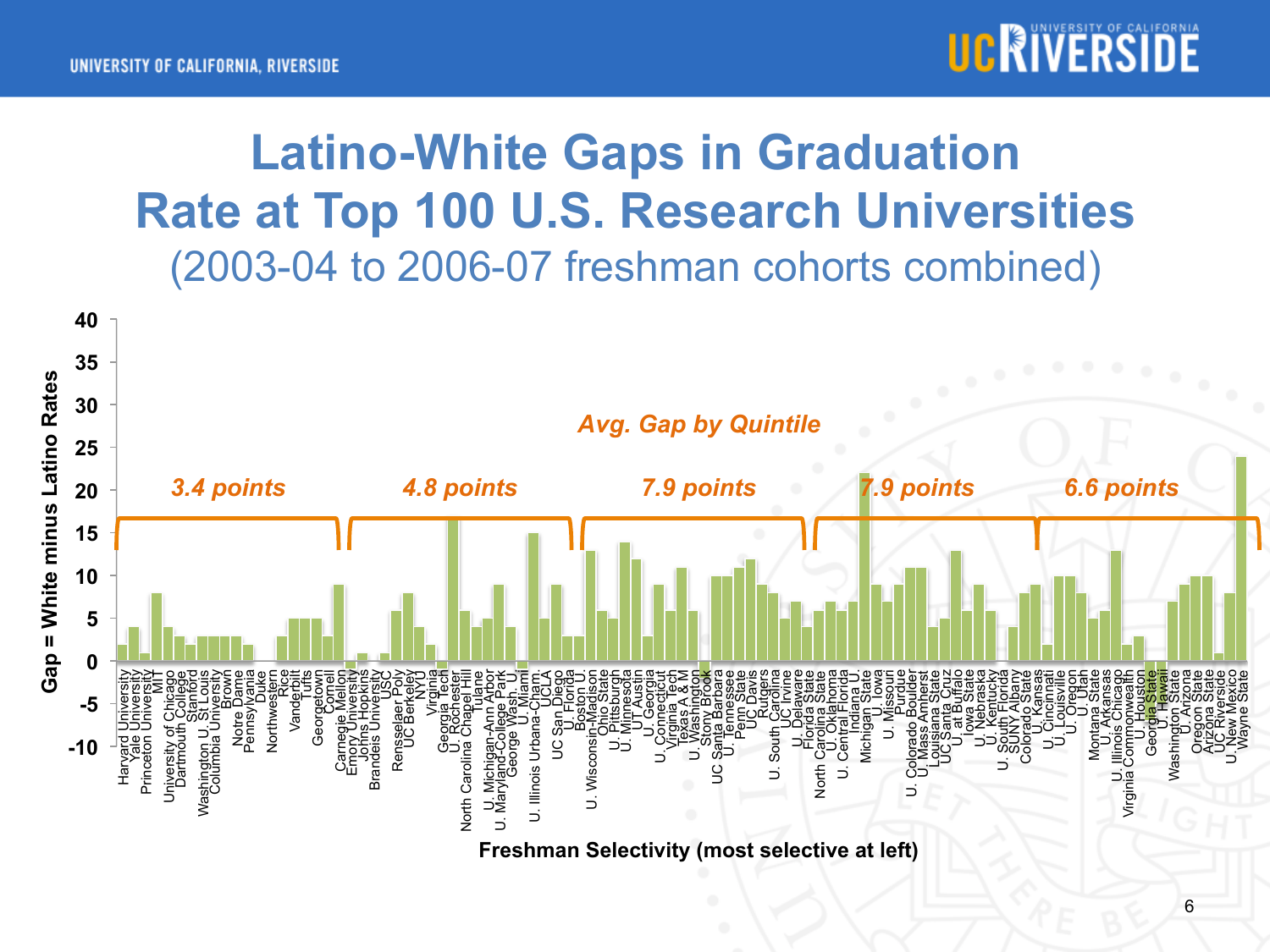

### **Literature Disconfirming the Mismatch Hypothesis: College Graduation Rates**

| 1. Review of the<br>literature, some<br>additional data analysis | 2. Compares similar<br>students at different tier<br>institutions         | 3. Data set focused on<br>highly selective colleges   |
|------------------------------------------------------------------|---------------------------------------------------------------------------|-------------------------------------------------------|
| 4. Data set focused on a<br>particular state system              | 5. Data set nationally<br>representative/broad in<br>scope                | <b>6. Natural Experiment</b><br>(or Quasi-Experiment) |
|                                                                  | <b>7. Used statistical</b><br>techniques to control for<br>selection bias |                                                       |

| $\overline{2}$ | $\mathbf{3}$   | Sigal Alon, Race, Class and Affirmative Action (2015)                                                                                                                                                                                                                                 |  |
|----------------|----------------|---------------------------------------------------------------------------------------------------------------------------------------------------------------------------------------------------------------------------------------------------------------------------------------|--|
|                |                |                                                                                                                                                                                                                                                                                       |  |
| 1.             | 5              | William C. Kidder & Richard O. Lempert, The Mismatch Myth in U.S. Higher Education: A<br>Synthesis of the Empirical Evidence at the Law School and Undergraduate Levels, in<br>Uma M. Jayakumar & Liliana M. Garces Eds., Affirmative Action and Racial Equity, 105,<br>114-22 (2015) |  |
| 2 <sup>1</sup> | $5^{\circ}$    | Eleanor Wiske Dillon & Jeffrey Andrew Smith, The Consequences of Academic Match<br>between Students and Colleges (May 2015), IZA discussion paper available at<br>http://ftp.iza.org/dp9080.pdf                                                                                       |  |
| $\mathbf 1$    | $5^{\circ}$    | William C. Kidder & Angela Onwuachi-Willig, Still Hazy After All These Years: The Data<br>and Theory Behind "Mismatch," 92 Texas L. Rev. 895, 897-921 (2014)                                                                                                                          |  |
| 2 <sup>1</sup> | $5^{\circ}$    | Peter Hinrichs, Affirmative Action Bans and College Graduation Rates, 42 Econ. Educ.<br>Rev 43 (2014)                                                                                                                                                                                 |  |
| 2 <sup>1</sup> | $\overline{4}$ | Peter Arcidiacono & Cory Koedel, Race and College Success: Evidence from Missouri, 6<br>Am. Econ. J.: Applied Econ. 20 (2014)                                                                                                                                                         |  |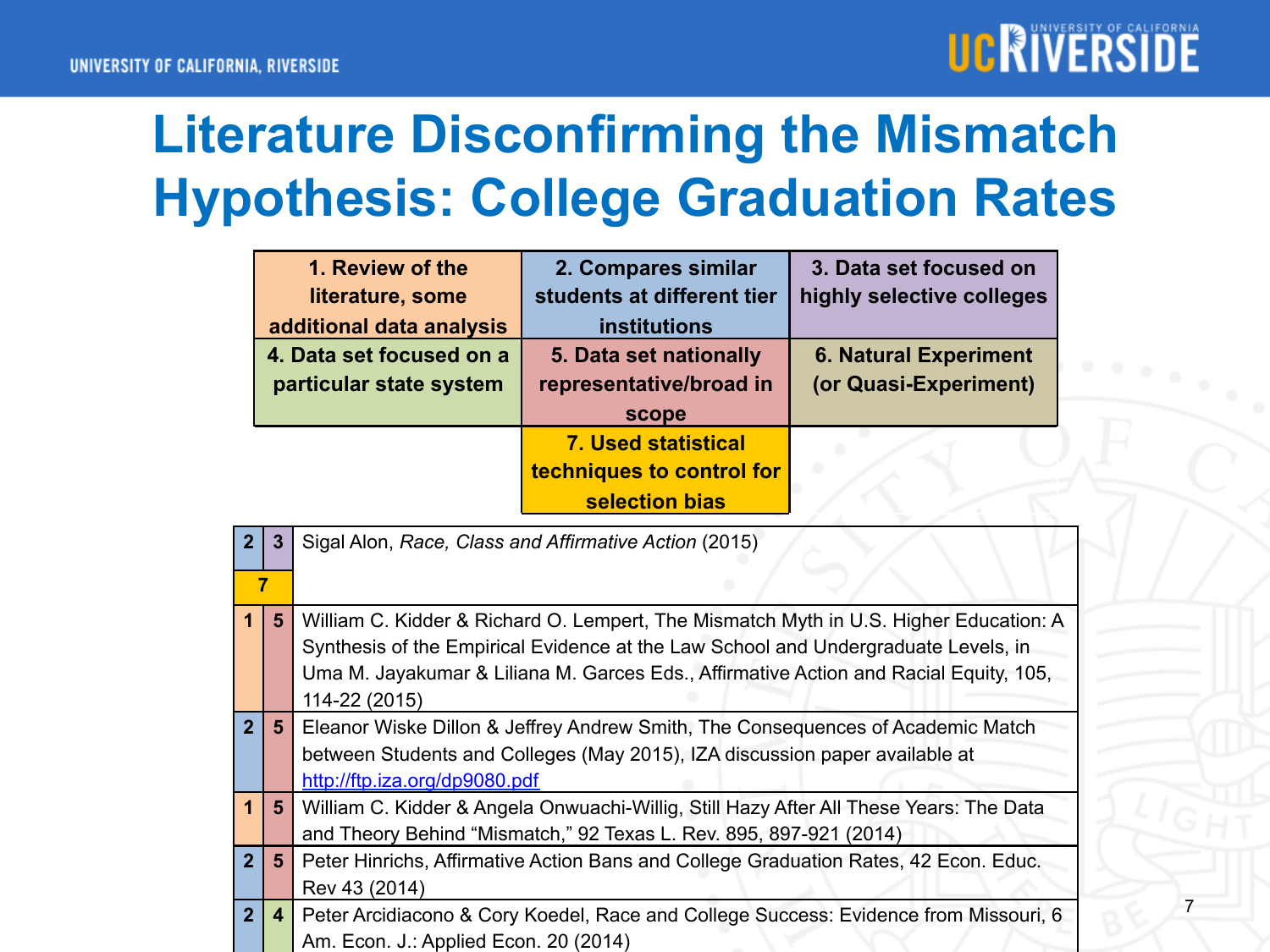# UCRIVERSIDE

#### **Mismatch Literature & Grad Rates Cont.**

| 6 <sup>1</sup> | $\vert$                                                                 | Michal Kurlaender & Eric Grodsky, Mismatch and the                              |  |
|----------------|-------------------------------------------------------------------------|---------------------------------------------------------------------------------|--|
|                |                                                                         | Paternalistic Justification for Selective College Admissions, 86                |  |
|                |                                                                         | Soc. Educ. 294, 305-07 (2013)                                                   |  |
| 2 <sup>1</sup> | 3                                                                       | Joanne W. Golann et al., Does the "Mismatch Hypothesis" Apply                   |  |
|                | to Hispanic Students at Selective Colleges?, in The Education of        |                                                                                 |  |
|                |                                                                         | the Hispanic Population: Selected Essays at 209, 222-23 (Billie)                |  |
|                |                                                                         | Gastic & Richard R. Verdugo eds., 2013)                                         |  |
| 2              |                                                                         | 5 <sub>l</sub><br>Ben Backes, Do Affirmative Action Bans Lower Minority College |  |
|                |                                                                         | Enrollment and Attainment? Evidence from Statewide Bans, 47                     |  |
|                |                                                                         | J. Hum. Resources 435, 437 (2012)                                               |  |
| 6 <sup>1</sup> | $\vert$                                                                 | Kalena E. Cortes, Do Bans on Affirmative Action Hurt Minority                   |  |
|                |                                                                         | Students? Evidence from the Texas Top 10% Plan, 29 Econ.                        |  |
|                |                                                                         | Educ. Rev. 1110, 1111 (2010)                                                    |  |
|                | $\overline{\mathbf{4}}$<br>Tongshan Chang & Heather Rose, A Portrait of |                                                                                 |  |
|                | Underrepresented Minorities at the University of California,            |                                                                                 |  |
|                |                                                                         | 1994-2008, in Equal Opportunity in Higher Education: The Past                   |  |
|                |                                                                         | and Future of California's Proposition 209, at 83, 98-99 (Eric                  |  |
|                |                                                                         | Grodsky & Michal Kurlaender eds., 2010)                                         |  |
| 2              |                                                                         | 5 William G. Bowen et al., Crossing the Finish Line: Completing                 |  |
|                |                                                                         | College at America's Public Universities 12-16, 227-28 (2009)                   |  |
| 2              | 3 <sup>1</sup>                                                          | Thomas J. Espenshade & Alexandria Walton Radford, No                            |  |
|                |                                                                         | Longer Separate, Not Yet Equal: Race and Class in Elite                         |  |
|                |                                                                         | College Admission and Campus Life 245 (2009)                                    |  |
| 2              | 5 <sub>l</sub>                                                          | Tatiana Melguizo, Quality Matters: Assessing the Impact of                      |  |
|                |                                                                         | Attending More Selective Institutions on College Completion                     |  |
| $\overline{7}$ |                                                                         | Rates of Minorities, 49 Res. Higher Educ. 214, 216-17, 223,                     |  |
|                |                                                                         | 232 (2008)                                                                      |  |

| 2 <sup>1</sup> | 3 <sup>1</sup> | Mario L. Small & Christopher Winship, Black Students'         |  |
|----------------|----------------|---------------------------------------------------------------|--|
|                |                | Graduation from Elite Colleges: Institutional Characteristics |  |
|                |                | and Between-Institution Differences, 36 Soc. Sci. Res.        |  |
|                |                | 1257, 1258, 1272 (2007)                                       |  |
| 2 <sup>1</sup> | 3 <sup>1</sup> | Mary J. Fischer & Douglas S. Massey, The Effects of           |  |
|                |                | Affirmative Action in Higher Education, 36 Soc. Sci. Res.     |  |
|                |                | 531, 534 (2007)                                               |  |
| 2 <sup>1</sup> | 3 <sup>1</sup> | Douglas S. Massey & Margarita Mooney, The Effects of          |  |
|                |                | America's Three Affirmative Action Programs on Academic       |  |
|                |                | Performance, 54 Soc. Probs. 99, 114 (2007)                    |  |
|                | 1              | Harry J. Holzer & David Neumark, Affirmative Action: What     |  |
|                |                | Do We Know? 25 J. Pol'y Analysis & Mgmt. 463, 479             |  |
|                |                | (2006)                                                        |  |
| 2 <sup>1</sup> | $\vert$        | Yuqin Gong, III. Educ. Research Council, The Divergence       |  |
|                |                | of the River: Examining the Effect of Academic "Mismatch"     |  |
|                |                | on College Student's Early Attrition (2006), available at     |  |
|                |                | http://www.siue.edu/ierc/presentations/pdf/                   |  |
|                |                | Mismatch2006Symp.pdf                                          |  |
| 2              | 3 <sup>1</sup> | Sigal Alon & Marta Tienda, Assessing the "Mismatch"           |  |
|                | 7              | Hypothesis: Differences in College Graduation Rates by        |  |
|                |                | Institutional Selectivity, 78 Soc. Educ. 294, 296 (2005)      |  |
| 2 <sub>l</sub> | 3 <sup>1</sup> | William G. Bowen & Derek Bok, The Shape of the River          |  |
|                |                | (1998)                                                        |  |
| 2 <sub>l</sub> | 5 <sub>l</sub> | Thomas J. Kane, Racial and Ethnic Preferences in College      |  |
|                |                | Admissions, in The Black-White Test Score Gap 431, 445-       |  |
|                |                | 47 (Christopher Jencks & Meredith Phillips eds., 1998)        |  |
|                |                | 8                                                             |  |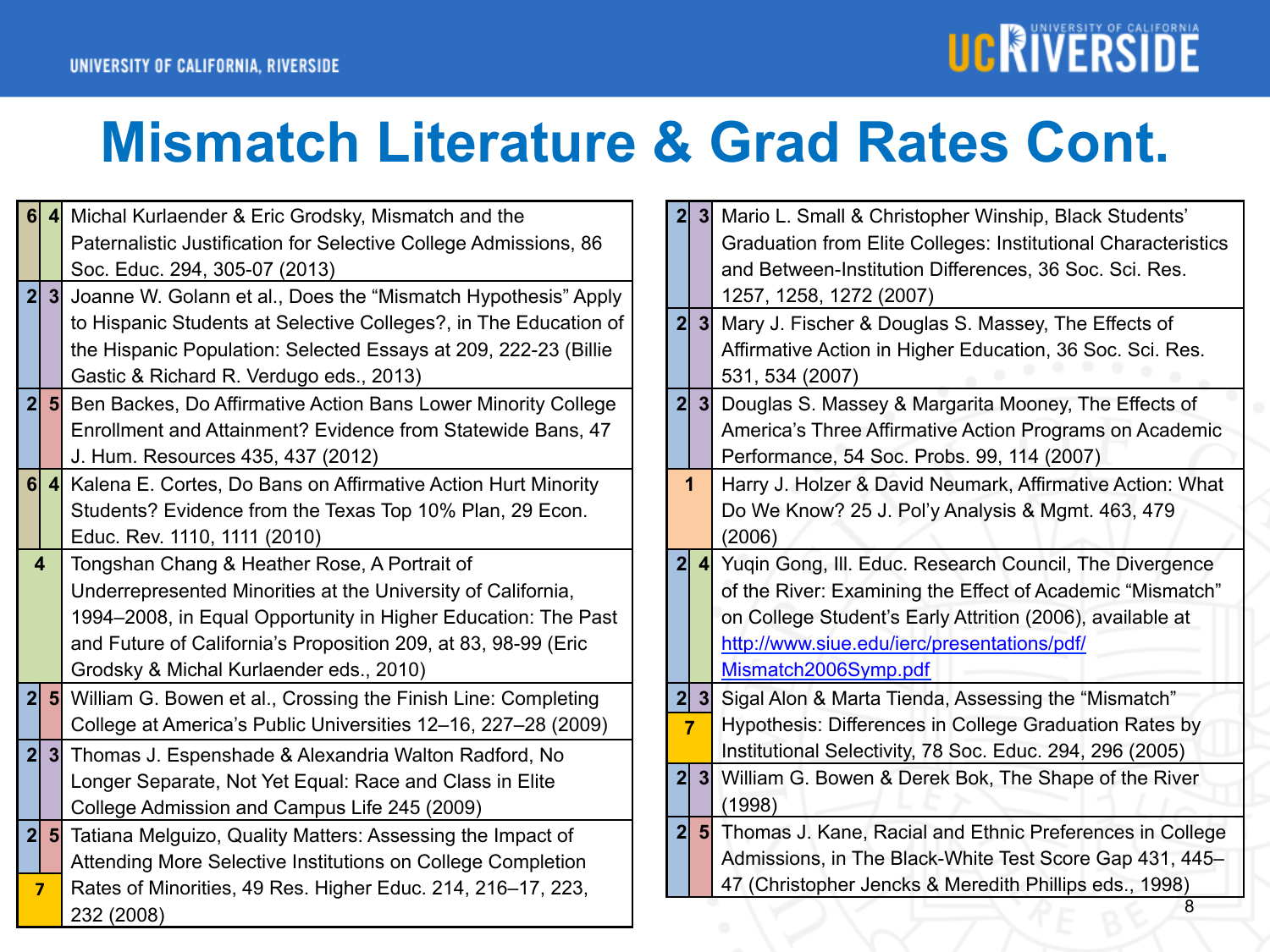

## **Studies of Earnings/Wages Tend Not to Support Mismatch Hypothesis**

- Dale & Krueger, 2015
- Dillon & Smith, 2015
- Eide, Hilmer & Showalter, 2016
- Andrews et al., 2012
- Long, 2010
- Daniel et al., 2001
- Monks, 2000
- Hoekstra, 2009 (\*only studied white males)
- HBCUs: Fryer & Greenstone, 2010; Ehrenberg et al., 1999; Kane, 1998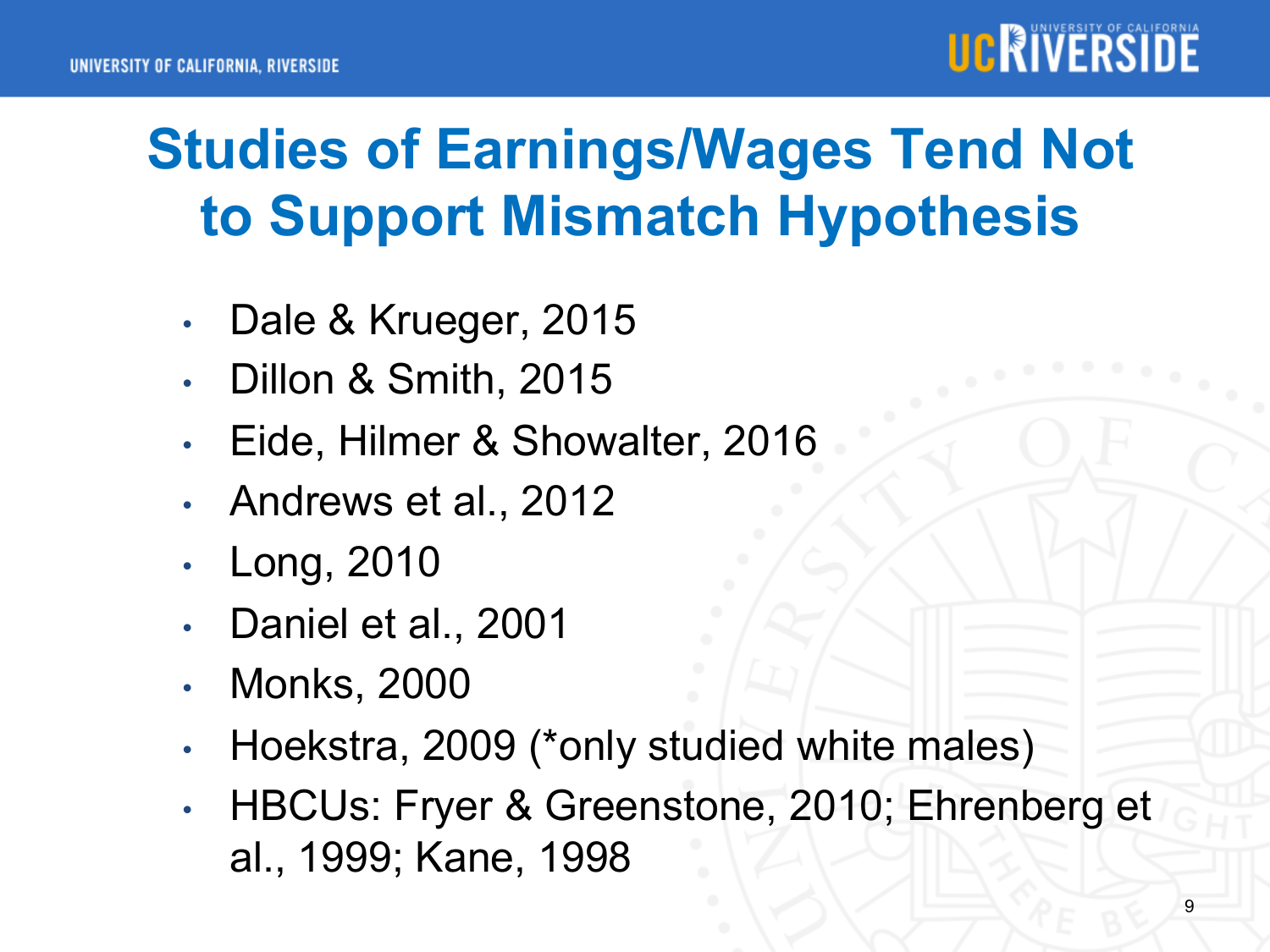## **Cognitive Benefits of Racial Diversity in Higher Education (Simplified Model)**



Adapted from Bowman (2010)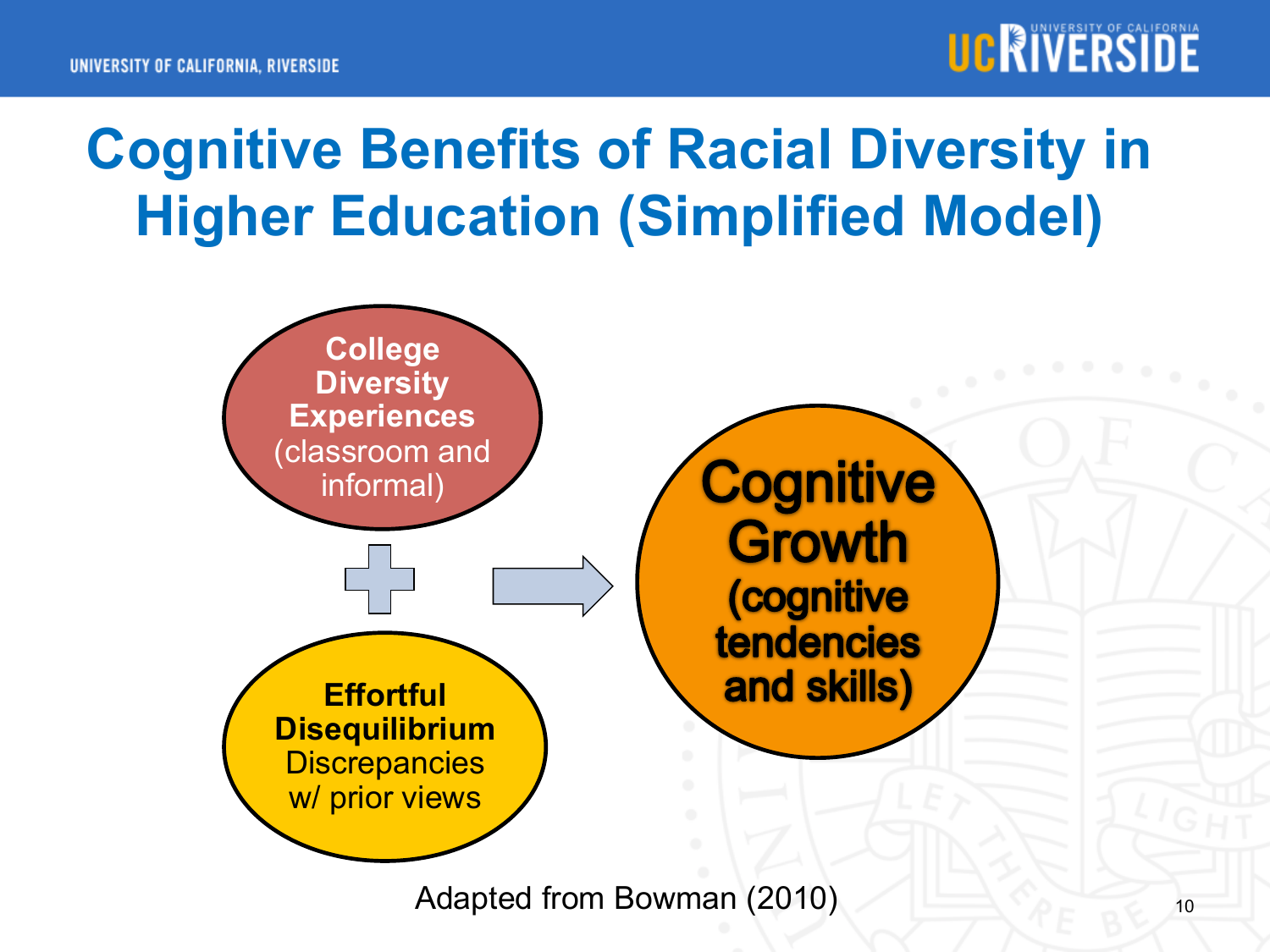

## **Research on Benefits of Diversity (AERA et al. Fisher briefs, 2012, 2015)**

- □ Reduces prejudice and enhances empathy between groups (Pettigrew & Tropp 2006 and 2008), cross-racial understanding (Denson & Chang, 2015; Denson '09) and cross-group friendships (Davies et al. '11)
- <sup>q</sup> Improved cognitive skills and critical thinking (Bowman 2010; Hurtado 2005; Chang et al. 2006; Antonio et al. 2004)
- □ Civic engagement and pluralistic orientation (Engberg & Hurtado 2011; Bowman 2011; Gurin et al 2004) and workforce leadership skills (Jayakumar 2008; Bowman et al. 2011) and  $\mathbb{I}$  al. 2011)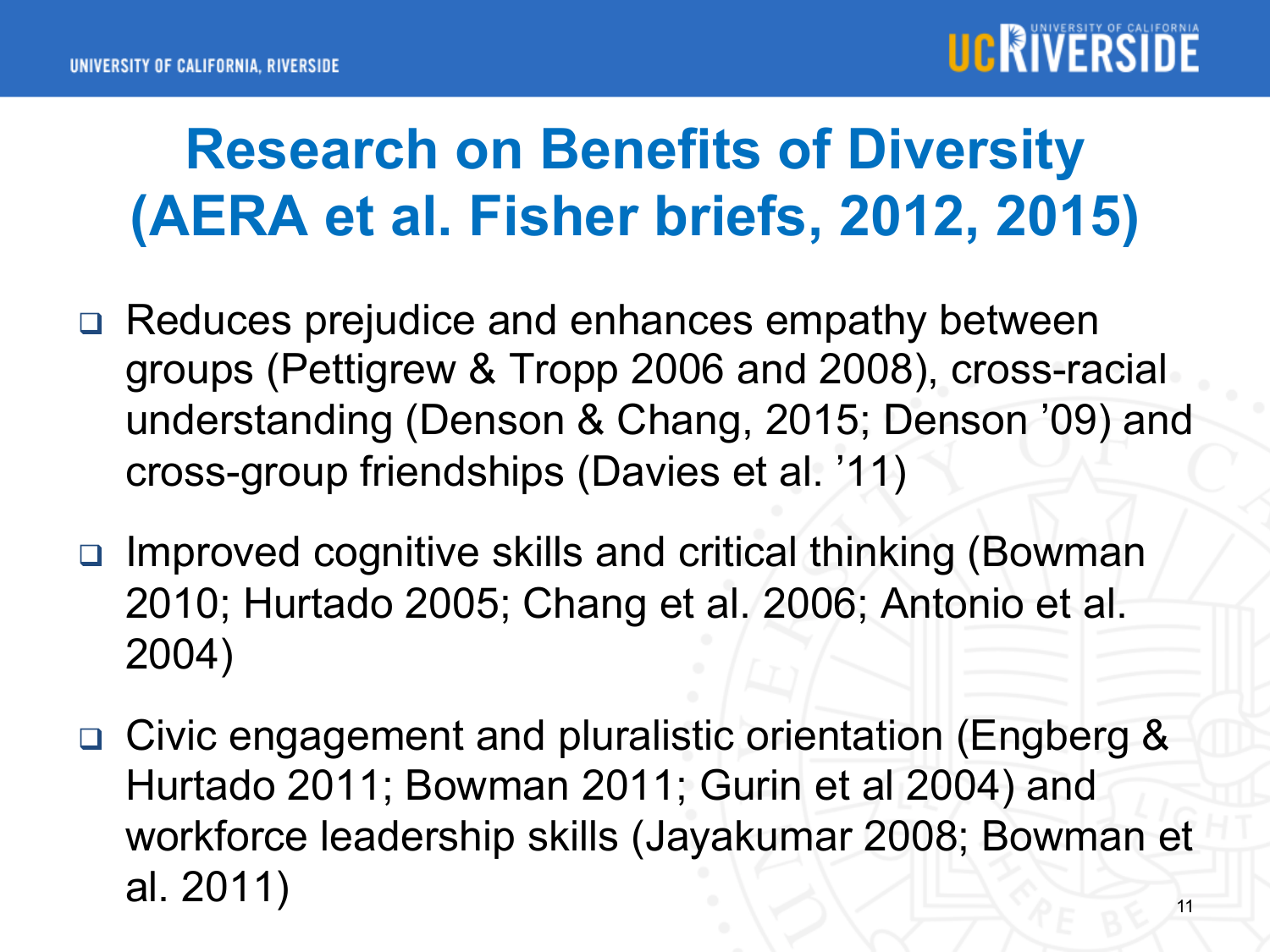

# **Backup Slides (Q&A)**